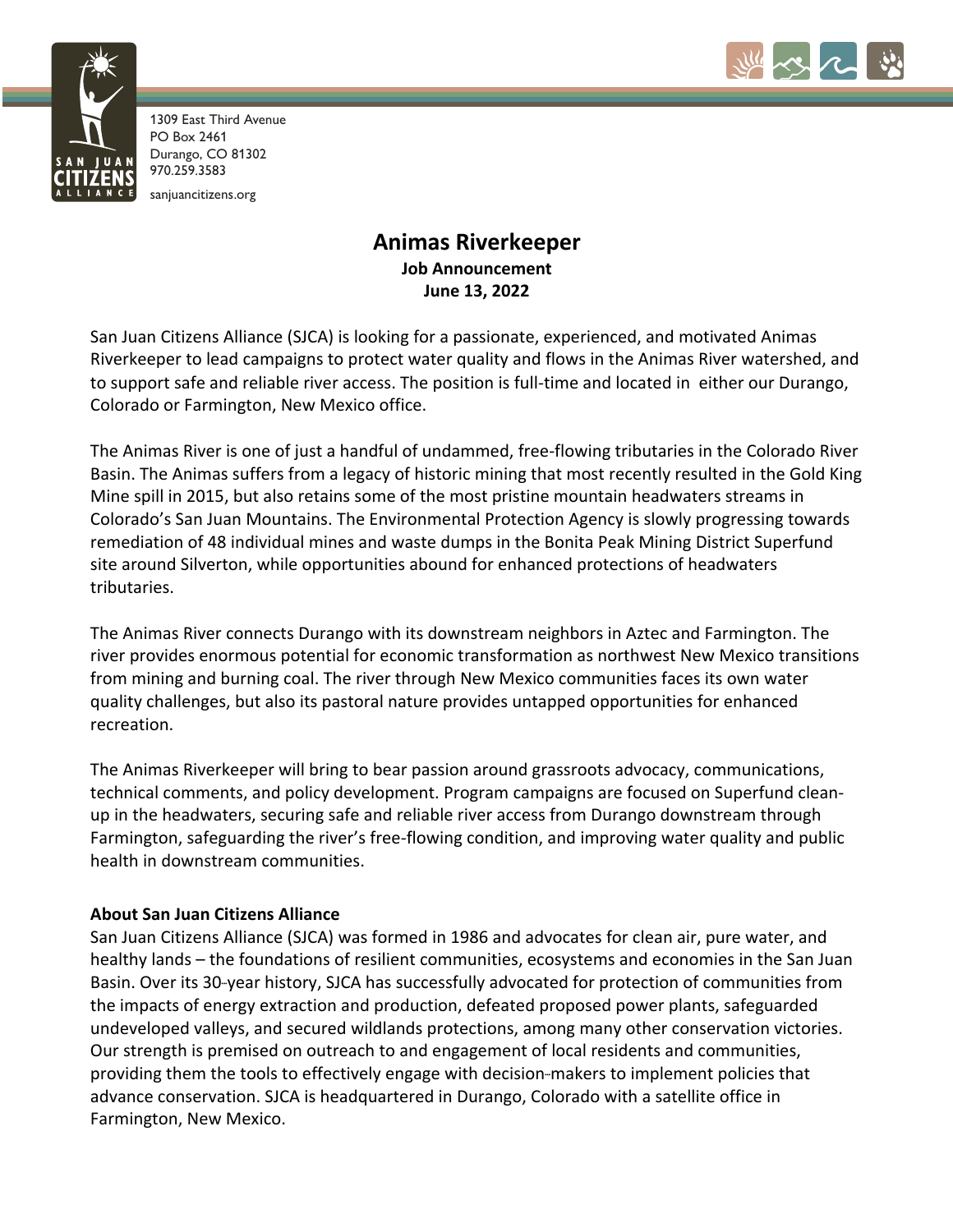SJCA provides a lively and supportive work environment. Our staff of 8 undertakes leading-edge policy reforms in climate change, energy generation, wildlife restoration, and river protection. Program staff are supported by enthusiastic and competent communications and financial managers.

## **Job Responsibilities**

Lead campaigns to ensure that the Animas River supports a healthy fishery, meets water quality standards, and meets the needs of downstream communities:

- Facilitate engagement by SJCA members and the general public with the Bonita Peak Mining District Superfund Community Advisory Group.
- Provide updates on Superfund site activities and facilitate public comments on EPA documents (e.g. Risk Assessments, Remedial Action Plans, etc.).
- Engage SJCA members and the general public on lower Animas River pollution concerns in the reaches through Aztec and Farmington.
- Participate in opportunities to improve state and federal statutes guiding mineral development, with a focus on water quality effects.
- Participate in triennial water quality reviews by the Colorado Water Quality Control Commission affecting the Animas River.

Encourage responsible water management that protects instream flows, secures wild and scenic river designations, and prevents new water diversions:

- Encourage public dialogue and participation in water management decisions including those by Southwest Water Conservation District and Southwest Basin Roundtable.
- Monitor threats to Animas River flows posed by new diversion and storage proposals, dewatering of the river system, and increase public awareness of these threats.
- Support or initiate instream flow proposals for tributaries in the Animas River system.
- Monitor legislative and regulatory developments with an eye towards impacts to the Animas River, such as Colorado River Basin compact discussions, Clean Water Act rules, and state legislation.
- Assess opportunities to advocate for Wild and Scenic River status for the Animas River system.

Mobilize a constituency for river protection, with a particular focus from Durango downstream through Farmington, and secure safe and reliable river access:

- Highlight river recreation opportunities on the Animas from Durango to Aztec and Farmington, and advocate for enhanced access via boat ramps and safety improvements to diversion structures.
- Support a river advocacy presence in the New Mexico communities of Farmington and Aztec, and tie to economic transition opportunities.
- Organize and implement river recreation opportunities such as group floats, raft parades, and river races, particularly in conjunction with Riverfest in Farmington and Animas River Days in Durango.
- Recruit and coordinate a volunteer task force to facilitate recreation projects and events for the lower Animas River.
- Maintain an interactive, online Animas recreation map that highlights river access, features, camping opportunities.